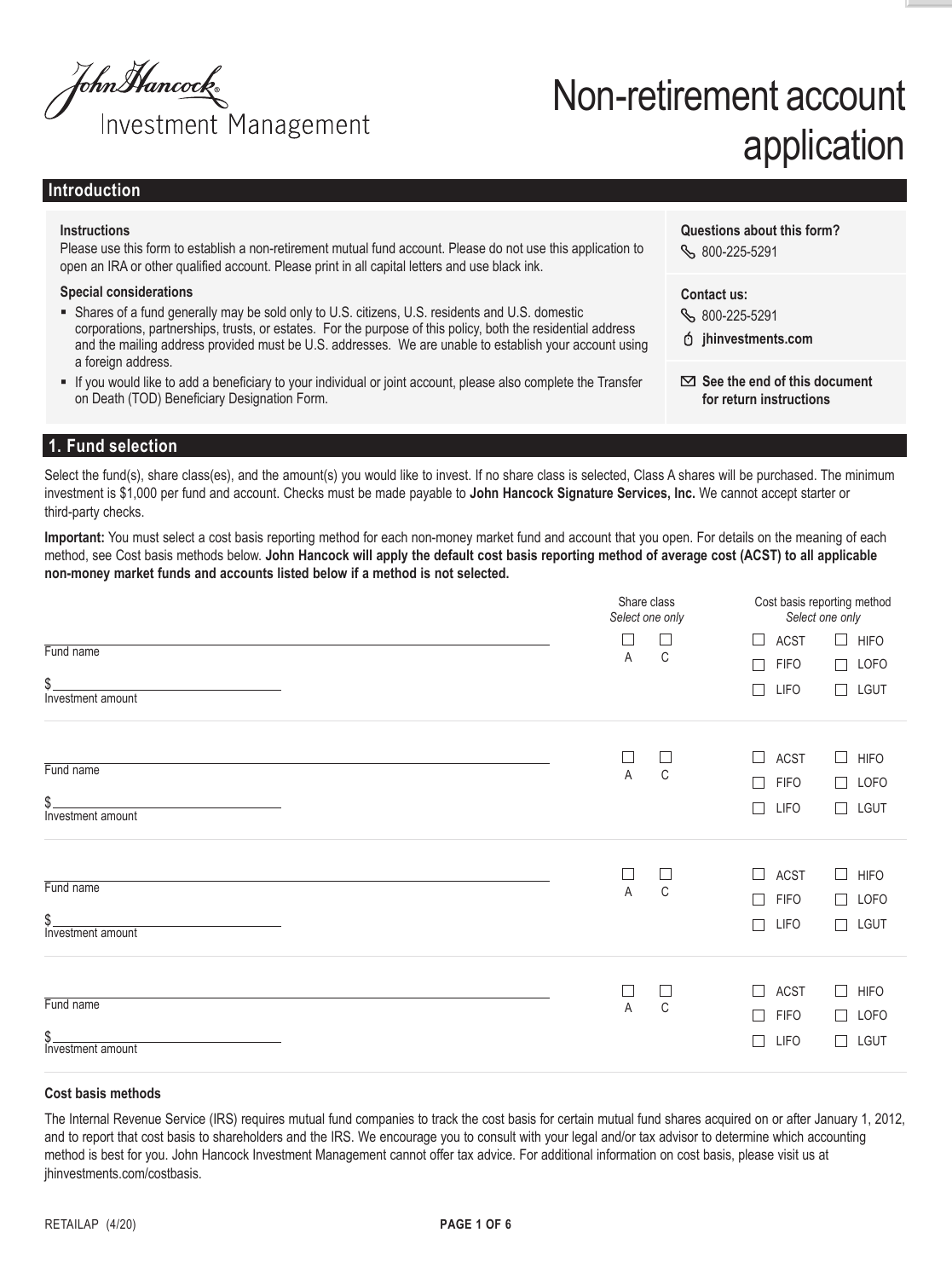# **1. Fund selection (continued)**

| Average cost (ACST)         | Cost for an account is calculated by adding up the cost of all covered purchases in the account (purchases made<br>on or after January 1, 2012) and dividing that total by the number of covered shares in the account. |
|-----------------------------|-------------------------------------------------------------------------------------------------------------------------------------------------------------------------------------------------------------------------|
| First in, first out (FIFO)* | A standing order to sell or redeem the first shares acquired, or the oldest shares in the account. With this method,<br>the cost basis is the actual price paid for the shares at the time of the purchase.             |

**Specific share methods**—For all specific share methods supported, the cost basis is the actual price paid for the shares at the time of the purchase. The specific share cost methods supported by John Hancock Investment Management include:

| Last in, first out (LIFO)*    | The newest shares in the account are the first shares sold or redeemed.          |
|-------------------------------|----------------------------------------------------------------------------------|
| High cost, first out (HIFO)*  | The most expensive shares in the account are the first shares sold or redeemed.  |
| Low cost, first out (LOFO)*   | The least expensive shares in the account are the first shares sold or redeemed. |
| Loss/gain utilization (LGUT)* | The shares with losses are sold or redeemed before the shares with gains.        |

\* When choosing FIFO, LIFO, HIFO, LOFO, or LGUT for your cost basis determination method, you may override this election at any time by identifying specific lots (SLID). Specific lot information must be given to John Hancock at the time of the applicable transaction, such as a redemption, exchange, or transfer.

## **2. Account information**

| Select the type of account you wish to establish by completing Section A, B, or C. Print your name as shown on your income-tax return.<br><b>Section A</b>                                                                                      |               |                                                                                                                                                                                                                                                                                                                                                   |                              |
|-------------------------------------------------------------------------------------------------------------------------------------------------------------------------------------------------------------------------------------------------|---------------|---------------------------------------------------------------------------------------------------------------------------------------------------------------------------------------------------------------------------------------------------------------------------------------------------------------------------------------------------|------------------------------|
| $\Box$ Individual or $\Box$ Joint account*<br>Mr.<br>Mrs.<br>$\vert \ \ \vert$                                                                                                                                                                  | $\mathsf{L}$  | Ms.                                                                                                                                                                                                                                                                                                                                               |                              |
| Taxable owner's name (First)                                                                                                                                                                                                                    | (MI)          | (Last)                                                                                                                                                                                                                                                                                                                                            | $\overline{\text{(Suffix)}}$ |
| Social Security number                                                                                                                                                                                                                          |               | Date of birth (MM/DD/YYYY)                                                                                                                                                                                                                                                                                                                        |                              |
| Joint owner's name (First)                                                                                                                                                                                                                      | (MI)          | (Last)                                                                                                                                                                                                                                                                                                                                            | $\overline{\text{(Suffix)}}$ |
| Social Security number                                                                                                                                                                                                                          |               | Date of birth (MM/DD/YYYY)                                                                                                                                                                                                                                                                                                                        |                              |
| * Joint accounts will be registered as joint tenants with rights of survivorship (JT WROS).<br>Joint accounts in Louisiana will be registered as tenants in common (TEN COM) unless otherwise indicated in this space:                          |               |                                                                                                                                                                                                                                                                                                                                                   |                              |
| <b>Section B</b><br>□ Gift/transfer to a minor (UGMA/UTMA)*                                                                                                                                                                                     |               |                                                                                                                                                                                                                                                                                                                                                   |                              |
| Custodian's name (First)                                                                                                                                                                                                                        | (MI)          | (Last)                                                                                                                                                                                                                                                                                                                                            | (Suffix)                     |
| Custodian's Social Security number                                                                                                                                                                                                              |               | Custodian's date of birth (MM/DD/YYYY)                                                                                                                                                                                                                                                                                                            |                              |
| Minor's name* (First)                                                                                                                                                                                                                           | (MI)          | (Last)                                                                                                                                                                                                                                                                                                                                            | (Suffix)                     |
| Minor's Social Security number                                                                                                                                                                                                                  | Donor's state | Date of birth (MM/DD/YYYY)                                                                                                                                                                                                                                                                                                                        |                              |
| <b>Section C</b>                                                                                                                                                                                                                                |               | * An UGMA/UTMA account established for a minor is an irrevocable gift. Assets may be accessed by the minor upon reaching the age of 18 or 21 (depending on the state).                                                                                                                                                                            |                              |
| $\Box$ Individual/sole proprietor or single-member LLC $\Box$ C corporation $\Box$ S corporation $\Box$ Partnership<br>$\Box$ LLC taxed as C corporation<br>$\Box$ LLC taxed as S corporation<br>$\Box$ Other (e.g., nonprofit, charity) $\Box$ |               | $\Box$ Estate<br>$\Box$ Trust<br>$\Box$ LLC taxed as partnership<br>$\Box$ Unincorporated association                                                                                                                                                                                                                                             |                              |
| the necessary paperwork.                                                                                                                                                                                                                        |               | Supporting documentation will be required for account establishment. Please refer to the additional documentation for trusts, corporations, partnerships, non-profit<br>organizations and estates subsection on the following page or check with your investment professional or John Hancock Signature Services to ensure that you have included |                              |
| Name of trust, corporation, partnership, estate, or organization                                                                                                                                                                                |               |                                                                                                                                                                                                                                                                                                                                                   |                              |
| Trustee or authorized signer's name (First)                                                                                                                                                                                                     | (MI)          | (Last)                                                                                                                                                                                                                                                                                                                                            |                              |
| Authorized co-signer's name (First)                                                                                                                                                                                                             | (MI)          | (Last)                                                                                                                                                                                                                                                                                                                                            |                              |
| Trust date (if applicable)(MM/DD/YYYY)                                                                                                                                                                                                          |               | Taxpayer identification number (For trust, corporation, partnership, estate, or organization)                                                                                                                                                                                                                                                     |                              |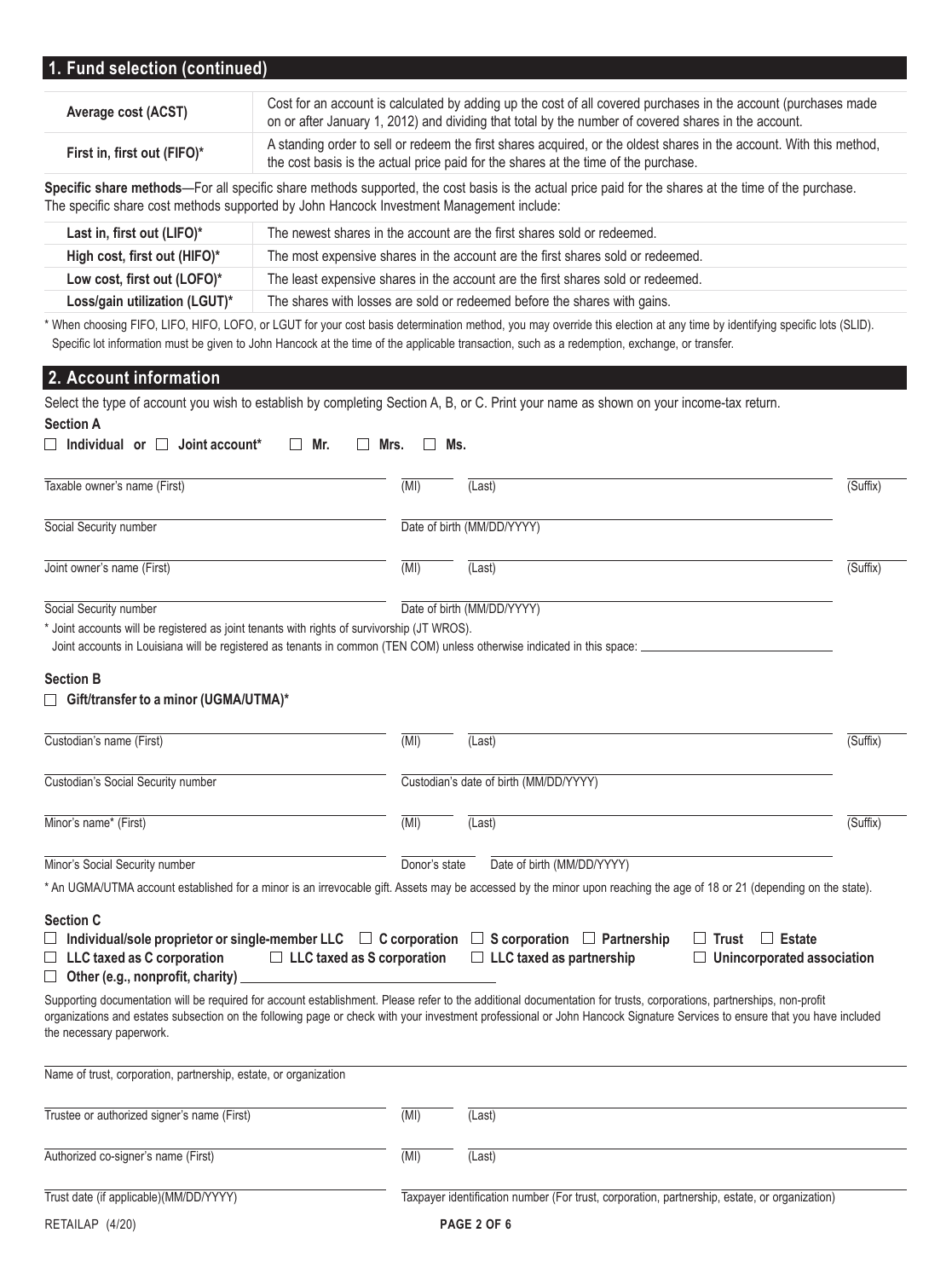## **2. Account information (continued)**

#### **Additional documentation for trusts, corporations, partnerships, non-profit organizations and estates:**

To help the government fight the funding of terrorism and money laundering activities, the USA PATRIOT Act of 2001 requires all financial institutions to obtain, verify and record information that identifies each person or entity that opens an account. Additional documentation is required for the account types listed below. **We will be unable to establish your account without this required documentation.**

#### **Trust**

- $\Box$  A copy of the page of the trust agreement that shows the name of the trust, the trust date, and a listing of all trustees and their signatures, and
- □ A completed John Hancock Investment Management trust certification form.

#### **Corporation**

- $\Box$  A copy of the Articles of Incorporation, state issued charter, or certificate of good standing,
- $\Box$  A completed John Hancock Investment Management business/organization certification form, and
- $\Box$  A completed John Hancock Investment Management legal entity beneficial ownership certification form.

#### **Partnership**

- □ A copy of the Partnership Agreement,
- $\Box$  A completed John Hancock Investment Management business/organization certification form, and
- $\Box$  A completed John Hancock Investment Management legal entity beneficial ownership certification form.

#### **Non-profit organization**

- $\Box$  A copy of the Articles of Incorporation or a Government Issued Business License,
- $\Box$  A completed John Hancock Investment Management business/organization certification form, and
- $\Box$  A completed John Hancock Investment Management legal entity beneficial ownership certification form.

#### **Estate**

 $\Box$  A copy of the probate document certified within the past 12 months or a small estate affidavit.

## **3. Address (All information is required)**

**Note: Both the residential address and the mailing address provided must be U.S. addresses. We are unable to establish your account using a foreign address. Residential address or principal place of business (No P.O. boxes except A.P.O. or F.P.O. boxes).**

Street address/A.P.O., F.P.O., or P.O. box/apt. #

City State Zip code

#### Phone number **Email address**

**eDelivery**

 $\Box$  I consent to receiving electronic delivery of Account Documents as described below:

By checking the box above, I consent to receiving electronic delivery of John Hancock Investment Management mutual fund and Account Documents, and notices and communications, including but not limited to, confirmation and quarterly account statements, tax information and notices, annual/semiannual reports, prospectuses, and other *required and informational notices (Account Documents) instead of in paper form by regular mail. My consent will remain in effect until revoked. I understand that John Hancock Investment Management will send me an email when Account Documents are available for viewing, downloading, and printing. Each email will provide a link to jhinvestments.com,*  which will allow me to access my Account Documents online. Accessing Account Documents online requires minimum technical requirements, including (i) access to the internet, *(ii) a valid email address, and (iii) installation of Adobe Acrobat Reader on my computer. (Adobe Acrobat Reader can be downloaded, free of charge, at adobe.com.) I understand*  that no confidential data will be sent through email, and John Hancock Investment Management does not charge a fee for providing electronic documents; however, I may incur *internet access charges, telephone charges, and other third-party charges when receiving electronic documents or downloading required software. I understand that I can receive a free paper copy of Account Documents and/or revoke my consent at any time by calling 800-225-5291 or visiting jhinvestments.com.*

#### **Mailing address (if different from above)**

| Street address/A.P.O., F.P.O., or<br>ا ۱۵۵۰<br>. box/apt. # |  |  |
|-------------------------------------------------------------|--|--|
|                                                             |  |  |

## City State Zip code

## **4. Options for reducing sales charges**

**The reduction of sales charge is only applied to Class A shares; however, all share classes may be aggregated in accordance with the Statement of Additional Information (SAI).**

#### **Accumulation and combination privilege**

When calculating my sales charges, include the assets in the following John Hancock mutual fund account(s) owned by me, my spouse, and my children under 21. If assets are held in a qualifying brokerage account, please include a copy of your most recent account statement. See the SAI for details.

Fund account number Fund account number Fund account number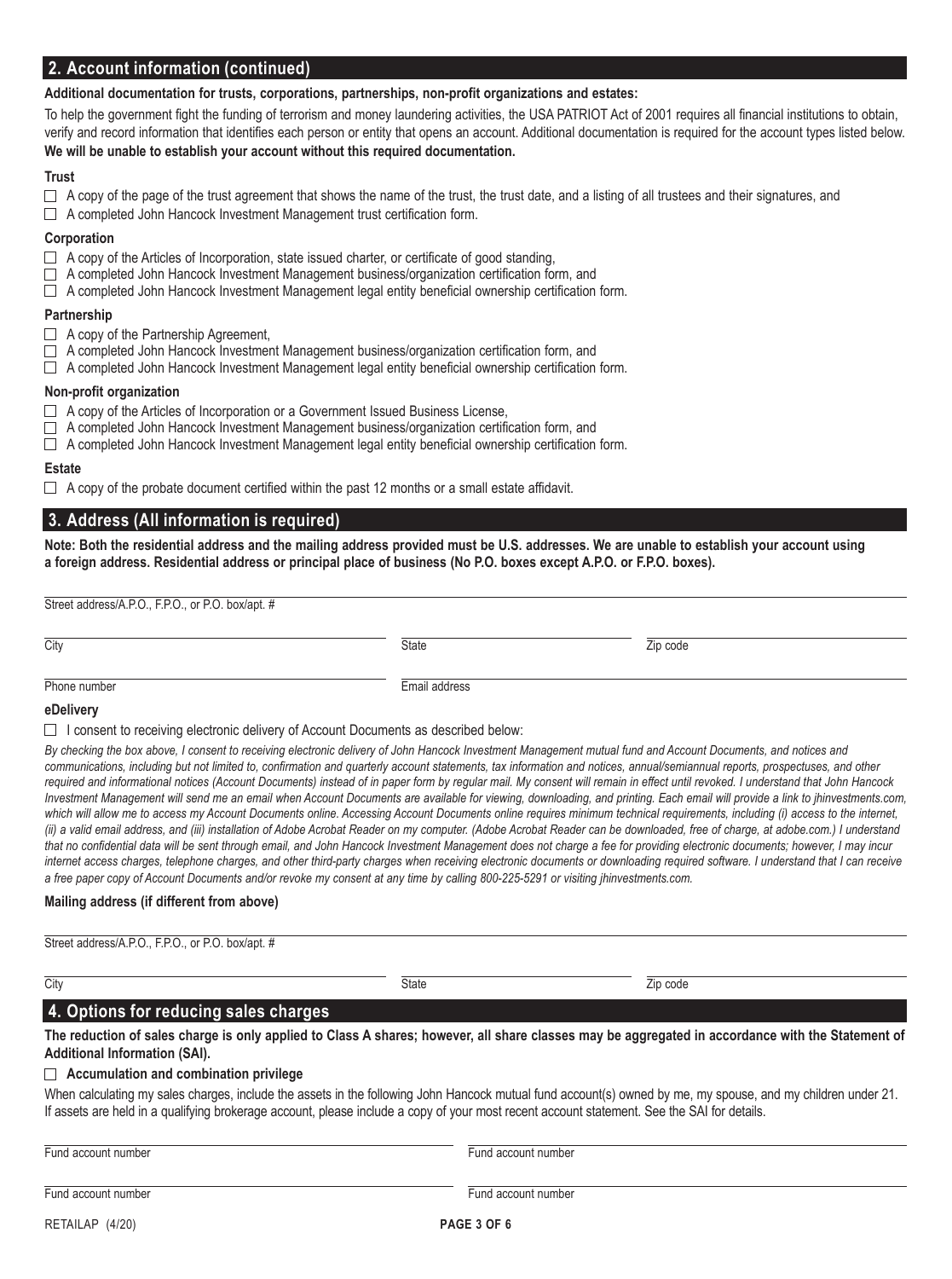| 4. Options for reducing sales charges (continued)                                                                                                                                                                                                                                                                                                                                        |                                                                         |                                                                                                                                                                                                                                                                                             |  |
|------------------------------------------------------------------------------------------------------------------------------------------------------------------------------------------------------------------------------------------------------------------------------------------------------------------------------------------------------------------------------------------|-------------------------------------------------------------------------|---------------------------------------------------------------------------------------------------------------------------------------------------------------------------------------------------------------------------------------------------------------------------------------------|--|
| <b>Letter of Intention</b><br>Over the next 13 months, I plan to invest at least:<br>$\Box$ \$50,000<br>$\Box$ \$100,000<br>$\Box$ \$250,000                                                                                                                                                                                                                                             | $\Box$ \$500,000<br>$\Box$ \$1 million                                  |                                                                                                                                                                                                                                                                                             |  |
| $\Box$ Net asset value privilege<br>Available for Class A shares to the following, as described in the SAI. Please check the box that applies.<br>$\Box$ I am an employee of John Hancock.<br>$\Box$ I am an employee of the affiliated firm named below, which maintains a selling agreement with John Hancock.<br>$\Box$ I am an investment professional and have completed Section 8. |                                                                         |                                                                                                                                                                                                                                                                                             |  |
| $\Box$ I am a family member of the employee or investment professional named below (investment professionals must complete Section 8).<br>relationship with the prior financial institution. I am attaching a Non-Retirement Asset Transfer Form.                                                                                                                                        |                                                                         | □ I am transferring assets from an existing account that I acquired as a result of a reorganization of the fund into John Hancock and have terminated my                                                                                                                                    |  |
| (see the fund's prospectus for eligibility).                                                                                                                                                                                                                                                                                                                                             |                                                                         | □ I am rolling over or have rolled over assets held in certain John Hancock group annuity contracts, or I am an immediate family member of such person                                                                                                                                      |  |
| $\Box$<br>(see fund's prospectus for eligibility).                                                                                                                                                                                                                                                                                                                                       |                                                                         | I am a former employee/associate of John Hancock, its affiliates, or agencies and I am rolling over or have rolled over assets from a John Hancock<br>Investment-Incentive Plan, John Hancock Savings Plan, or John Hancock Pension Plan, or I am an immediate family member of such person |  |
| Employee's or Investment Professional's Name                                                                                                                                                                                                                                                                                                                                             | John Hancock Department, Affiliated Firm Name,<br>or Broker-Dealer Name | Relationship to Employee or<br><b>Investment Professional</b>                                                                                                                                                                                                                               |  |
| 5. Dividends and capital gains                                                                                                                                                                                                                                                                                                                                                           |                                                                         |                                                                                                                                                                                                                                                                                             |  |
| If you do not make a selection, dividends and capital gains will be reinvested.<br>Dividends:<br>$\Box$ Reinvest $\Box$ Cash<br>$\Box$ Reinvest $\Box$ Cash<br>Capital gains:                                                                                                                                                                                                            |                                                                         |                                                                                                                                                                                                                                                                                             |  |
| □ Reinvest my dividends from my ________                                                                                                                                                                                                                                                                                                                                                 |                                                                         |                                                                                                                                                                                                                                                                                             |  |
| $\Box$ Send all dividends directly to my bank. (You must complete Section 7.)                                                                                                                                                                                                                                                                                                            |                                                                         |                                                                                                                                                                                                                                                                                             |  |
| Send checks made payable to: □ Address of record                                                                                                                                                                                                                                                                                                                                         | $\Box$ Special payee /address (Complete below.)                         |                                                                                                                                                                                                                                                                                             |  |
| Payee's name (First)                                                                                                                                                                                                                                                                                                                                                                     | (MI)<br>(Last)                                                          |                                                                                                                                                                                                                                                                                             |  |
| Street address/A.P.O., F.P.O., or P.O. box/apt. #                                                                                                                                                                                                                                                                                                                                        |                                                                         |                                                                                                                                                                                                                                                                                             |  |
| City                                                                                                                                                                                                                                                                                                                                                                                     | State                                                                   | Zip code                                                                                                                                                                                                                                                                                    |  |
| 6. Systematic investments                                                                                                                                                                                                                                                                                                                                                                |                                                                         |                                                                                                                                                                                                                                                                                             |  |
| account funding.                                                                                                                                                                                                                                                                                                                                                                         |                                                                         | Complete this section if you would like to establish a systematic investment into your mutual fund account. A systematic investment cannot be used for initial                                                                                                                              |  |
| Withdraw \$                                                                                                                                                                                                                                                                                                                                                                              |                                                                         | per month from the bank account in Section 7 below, and invest it in                                                                                                                                                                                                                        |  |
| John Hancock                                                                                                                                                                                                                                                                                                                                                                             |                                                                         | Fund.                                                                                                                                                                                                                                                                                       |  |
| Initiate withdrawals on the ____________ day of: □ each month, or □ quarterly beginning                                                                                                                                                                                                                                                                                                  |                                                                         | Date (MM/DD/YYYY)                                                                                                                                                                                                                                                                           |  |

If a specific day is not selected, your investment will be pulled on the 15<sup>th</sup> of the month. Minimum monthly investment must be \$25 per account. I would like my investments deducted from my ⊡ payroll, ⊟ Social Security, or ⊟ federal government check. Please send the appropriate forms to me.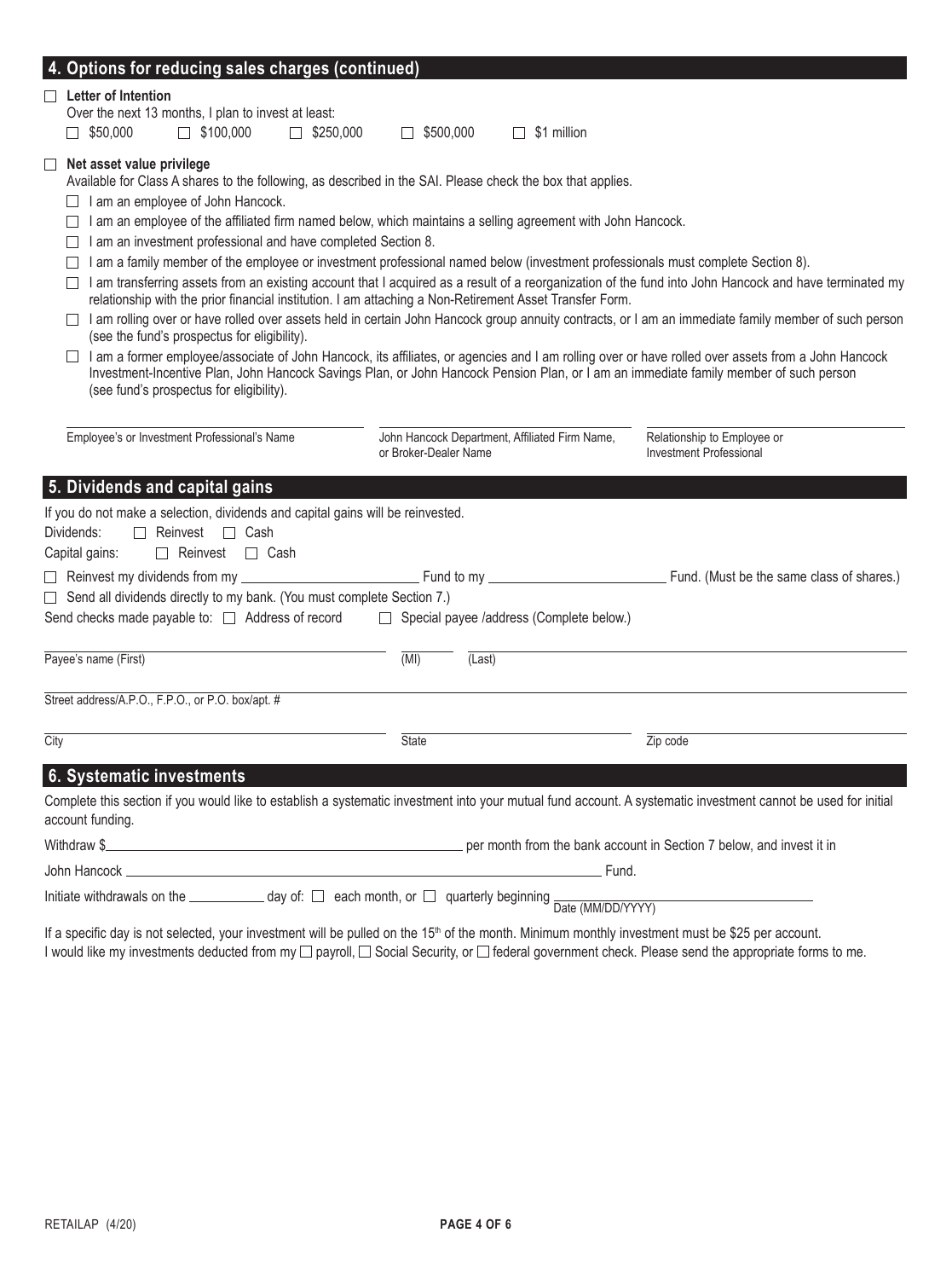#### **7. Bank information (Attach voided check or bank deposit slip preprinted with your account information)**

Attach a voided check or bank deposit slip preprinted with your account information if you have requested a systematic investment in Section 6 or would like the ability to move money between your bank account and mutual fund account in the future. For security purposes, the bank account should match the name(s) provided in Section 2 and must be in place at least 30 calendar days before it can be used for an outgoing wire. If another individual exists on your bank account or the bank account belongs to a third party, all parties should complete the Adding Bank Information form found at jhinvestments.com.

Establish the service(s) between my fund account and my:  $\square$  checking account  $\square$  NOW/money market/savings account

By signing this application, I authorize you to charge to my account checks made payable to the order of John Hancock Signature Services, Inc. I am aware that your rights with respect to each check shall be the same as if I had signed the check personally and drawn it on John Hancock Signature Services, Inc. This authority is to remain in effect until I revoke it in writing, and until you actually receive such notice, I agree that you shall be fully protected in honoring the check. If any check should be dishonored, whether with or without cause and whether intentionally or inadvertently, you shall be under no liability whatsoever.

I am providing written permission for John Hancock Signature Services, Inc. to obtain a consumer report about me as part of its process to authenticate my identity and to protect against fraud. This consumer report will be used solely to validate that I am an authorized holder, user, or signatory of the account used or to be used in connection with the current or future transfer of funds. John Hancock will notify me if any adverse action is taken on the basis of such a report.

## **8. Investment professional information**

| Investment professional name (First) | (MI)  | (Last)                         |              |
|--------------------------------------|-------|--------------------------------|--------------|
|                                      |       |                                |              |
| Broker-dealer name                   |       |                                |              |
| <b>Address</b>                       |       |                                |              |
| City                                 | State |                                | Zip code     |
| Branch/agency number (If applicable) |       | Investment professional number | Phone number |
| SIGN<br>HERE                         |       |                                |              |
| Investment professional signature    |       | Date signed (MM/DD/YYYY)       |              |